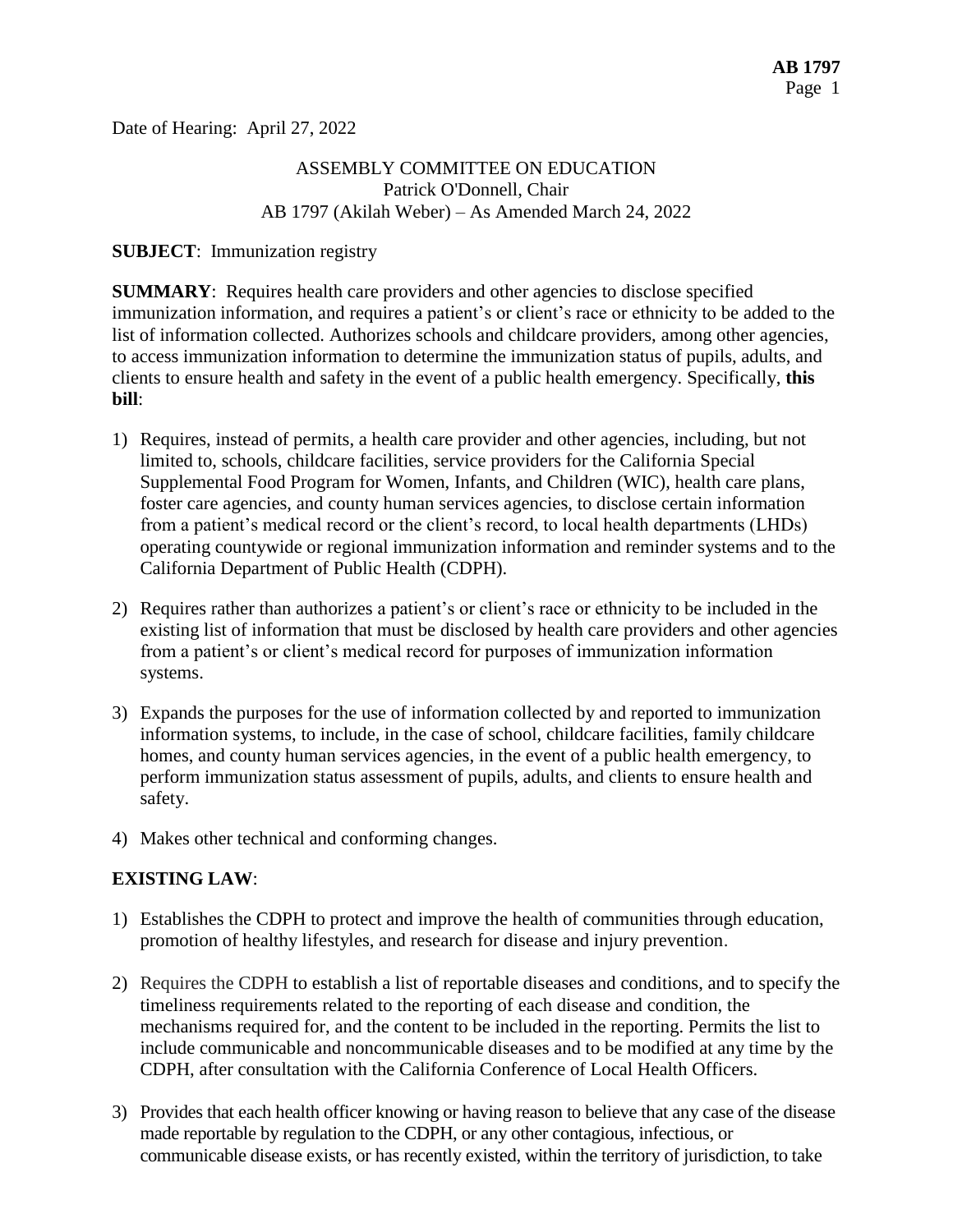measures as necessary to prevent the spread of the disease or occurrence of additional cases.

- 4) Establishes the Immunization Branch within the CDPH to provide leadership and support to public and private sector efforts to protect the population against vaccine-preventable diseases.
- 5) Permits local health offices (LHOs) to operate immunization information systems, in conjunction with the Immunization Branch at the CDPH.
- 6) Permits LHOs to operate immunization information systems in either or both of the following manners:
	- a) Separately within their individual jurisdiction; and/or,
	- b) Jointly among more than one jurisdiction.
- 7) Permits health care providers, and other agencies, including, but not limited to, schools, childcare facilities, service providers for the California Special Supplemental Food Program for WIC, health care plans, foster care agencies, and county welfare departments, to disclose the information in 8) below, from the patient's medical record, or the client's record, to LHDs operating countywide or regional immunization information and reminder systems and to DPH.
- 8) Specifies that the following information applies to 7) above:
	- a) The name of the patient or client and names of the parents or guardians of the patient or client;
	- b) Date of birth of the patient or client;
	- c) Types and dates of immunizations received by the patient or client;
	- d) Manufacturer and lot number for each immunization received;
	- e) Adverse reaction to immunizations received;
	- f) Other nonmedical information necessary to establish the patient's or client's unique identity and record;
	- g) Results of tuberculosis screening;
	- h) Current address and telephone number of the patient or client and the parents or guardians of the patient or client;
	- i) Patient's or client's gender;
	- j) Patient's or client's place of birth; and,
	- k) Patient's or client's information needed to provide a means for the eventual achievement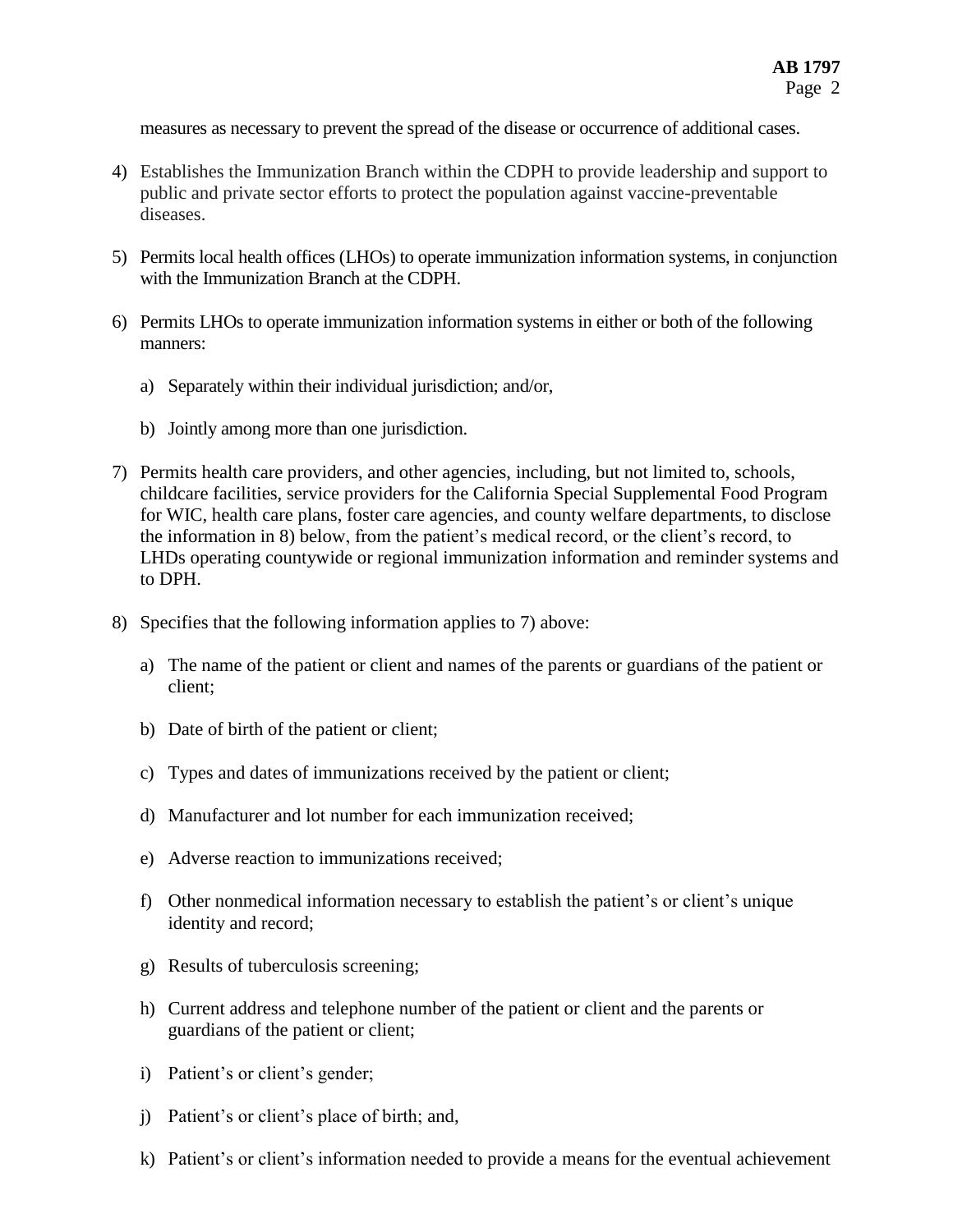of total immunization of appropriate age groups against specified contagious diseases.

- 9) Permits LHDs and the CDPH to disclose the information set forth in 8) above to each other and, upon a request for information pertaining to a specific person, to health care providers taking care of the patient and to the Medical Board of California (MBC) and the Osteopathic Medical Board of California (OMBC).
- 10) Permits LHDs and the CDPH to disclose the information in paragraphs 8) a) through g), and paragraphs 8) i) through k) to schools, childcare facilities, county welfare departments, and family childcare homes to which the person is being admitted or in attendance, foster care agencies in assessing and providing medical care for children in foster care, and WIC service providers providing services to the person, health care plans arranging for immunization services for the patient, and county welfare departments assessing immunization histories of dependents of the California Work Opportunity and Responsibility to Kids Program participants, upon request for information pertaining to a specific person.
- 11) Requires health care providers, LHDs, and the CDPH to maintain the confidentiality of information specified in 8) above in the same manner as any other medical record information with patient identification that they possess. Subjects to civil and criminal penalties those that violate the disclosure of information, as specified.
- 12) Specifies the authorized use of the information in 8) above, as follows:
	- a) To provide immunization services to the patient or client, including issuing reminder notifications to patients or clients or their parents or guardians when immunizations are due;
	- b) To provide or facilitate provision of third-party payer payments for immunizations;
	- c) To compile and disseminate statistical information of immunization status on groups of patients or clients or populations in California, without identifying information for these patients or clients included in these groups or populations; or,
	- d) In the case of health care providers only, as authorized under the Confidentiality of Medical Information Act.
- 13) Specifies that schools, childcare facilities, family childcare homes, WIC service providers, foster care agencies, county welfare departments and health care service plans are to use the information for the purposes specified in 12) above, and as follows:
	- a) In the case of schools, childcare facilities, family childcare homes, and county welfare departments, to carry out their responsibilities regarding required immunization for attendance or participation benefits, or both, as specified;
	- b) In the case of WIC service providers, to perform immunization status assessments of clients and to refer those clients found to be due or overdue for immunizations to health care providers;
	- c) In the case of health care plans, to facilitate payments to health care providers, to assess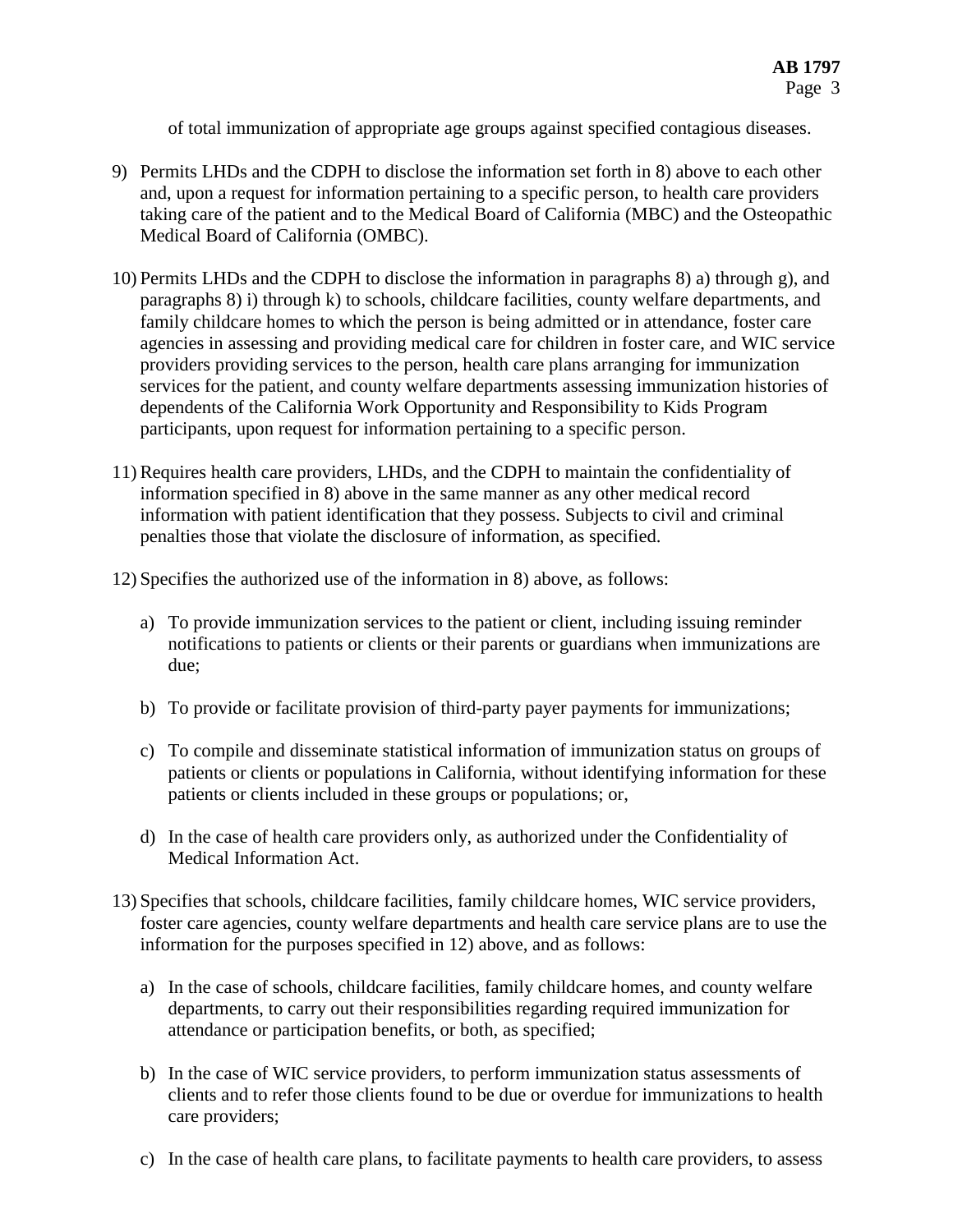the immunization status of their clients, and to tabulate statistical information on the immunization status of groups of patients, without including patient-identifying information in these tabulations; and,

- d) In the case of foster care agencies, to perform immunization status assessments of foster children and to assist those foster children found to be due or overdue for immunization in obtaining immunizations from health care providers.
- 14) Permits a patient or a patient's parent or guardian to refuse to permit record sharing.
- 15) Prohibits a public or private elementary or secondary school, childcare center, day nursery, nursery school, family daycare home, or developmental center from unconditionally admitting a child unless prior to their first admission they have been fully immunized, and requires that the following diseases must be documented:
	- a) Diphtheria;
	- b) Haemophilus influenzae type b;
	- c) Measles;
	- d) Mumps;
	- e) Pertussis (whooping cough);
	- f) Poliomyelitis;
	- g) Rubella;
	- h) Tetanus;
	- i) Hepatitis B;
	- j) Varicella (chickenpox); and,
	- k) Any other disease deemed appropriate by the CDPH, taking into consideration the recommendations of the Advisory Committee on Immunization Practices of the United States Department of Health and Human Services, the American Academy of Pediatrics, and the American Academy of Family Physicians.

# **FISCAL EFFECT**: Unknown

# **COMMENTS**:

*Need for the bill.* The author states, "The COVID-19 pandemic has demonstrated a strong need to ensure data systems are responsive and provide the necessary information to effectively reduce the spread of infectious diseases. During public health emergencies schools can be even more effective at keeping students, faculty, and staff safe by having the basic tools to check if students are vaccinated and that all families have access to vaccines. This information is already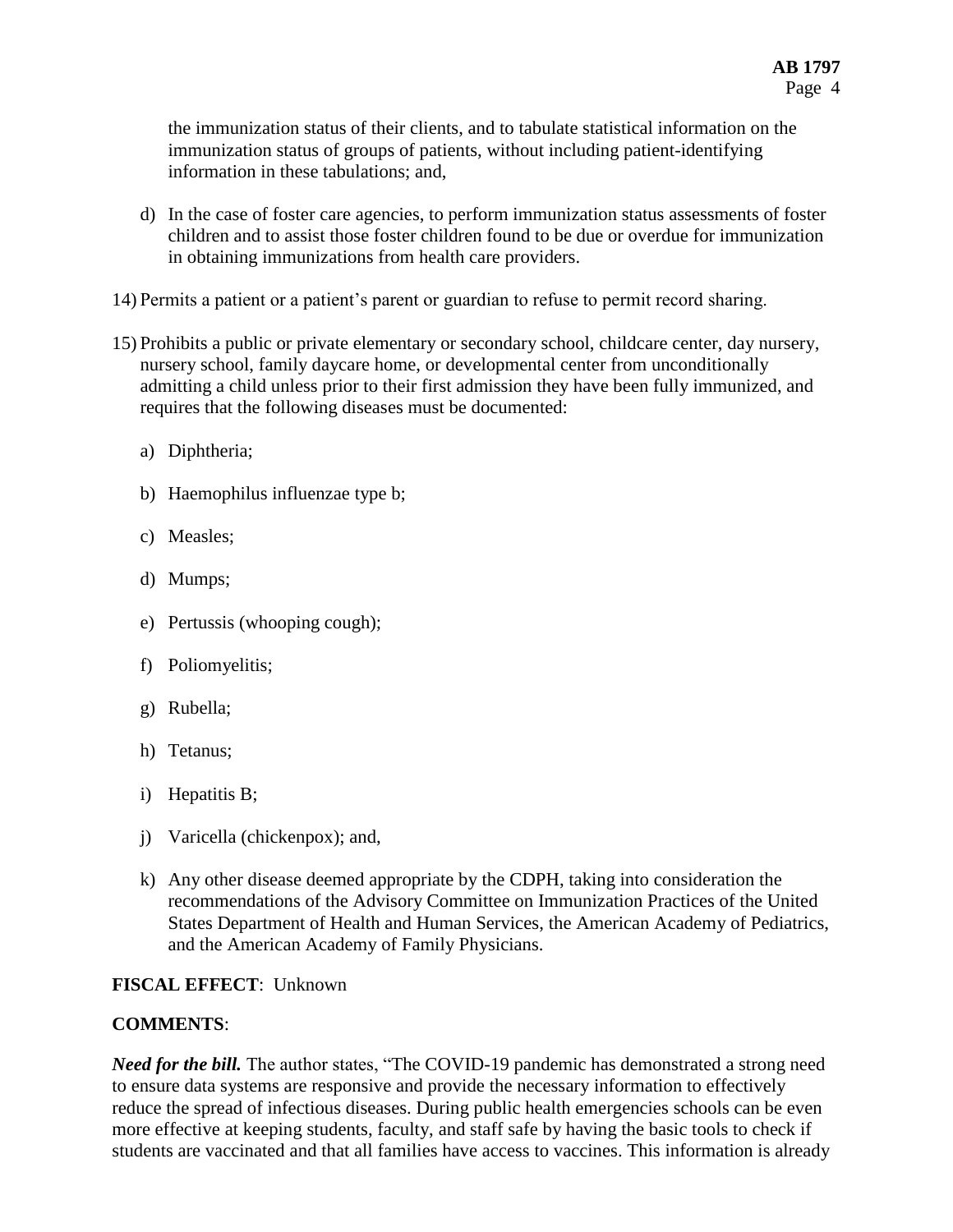collected and available in county and State data systems. AB 1797 would ensure that immunization information is available in the event of a public health emergency."

*Vaccine registries.* Immunization information systems, also known as "vaccine registries," are confidential, population based, computerized databases for storing vaccinations, including COVID-19 vaccination information. These systems help providers and other authorized users track patient immunization records, reduce missed vaccination opportunities, and help fully immunize populations. Having a consolidated immunization record in one place is especially helpful in a pandemic situation when people may receive first and second vaccine doses at different locations. All 50 states have immunization registries.

The California Immunization Registry (CAIR2) is a secure, web-based system available to healthcare providers, including LHDs, community clinics, private medical offices, hospitals, and other approved agencies, such as schools, childcare facilities, and foster care. CAIR2 aims to improve immunization services by providing a central location for healthcare providers and other approved entities to store and access a person's immunization history. This includes documenting one's complete immunization data and Tuberculosis test history; forecasting the immunizations that are due; generating official patient/student immunization documentation; and helping immunization providers manage their vaccine inventory, generating practice-level immunization reports, and conducting reminder/recall activities. This system plays an important role in immunization program management and implementation by improving the quality of immunization data and enhancing accountability and stewardship of public vaccine resources.

*Access to vaccine registry information.* California law allows health care providers to share patient immunization information with an immunization registry as long as the patient (or patient's parent) is informed about the registry, including their right to 'lock' the record in CAIR2 so that immunization information is not shared with other CAIR2 users (though the data remains available to the patient's provider). Participation in CAIR2 is voluntary and is open to healthcare providers, schools, childcare facilities, county welfare departments, family childcare homes, foster care agencies, WIC service providers, and health care plans. To participate, users must sign a confidentiality agreement stating that they will maintain the confidentiality of the patient immunization information and will only use the information to provide patient care or to confirm that childcare or school immunization requirements have been met. Information in CAIR2 includes a child's name and birth date, mother's (or guardian's) name, and information about the child's shots. Only a child's doctor can access a child's address and phone number; schools and other programs serving the child cannot see addresses or phone numbers in CAIR2.

Existing law also permits health care providers, and other agencies, including school, childcare facilities and county welfare agencies to disclose specified information from the patient's medical or client's records to LHDs operating countywide or regional immunization registries and DPH. This bill would make this type of disclosure a requirement. LHDs and DPH may also disclose specified information (except an individual's current address and telephone number) to each other, and upon request to health care providers taking care of the patient and to the Medical Board of California (MBC) and Osteopathic Medical Board of California (OMBC). Lastly, LHDs and DPH may disclose the information for determination of benefits, as specified. Health care providers, LHDs and DPH must maintain the confidentiality of the information. Health care providers administering immunization and other agencies possessing any patient or client information must inform the patient or their parent/guardian if they are planning to provide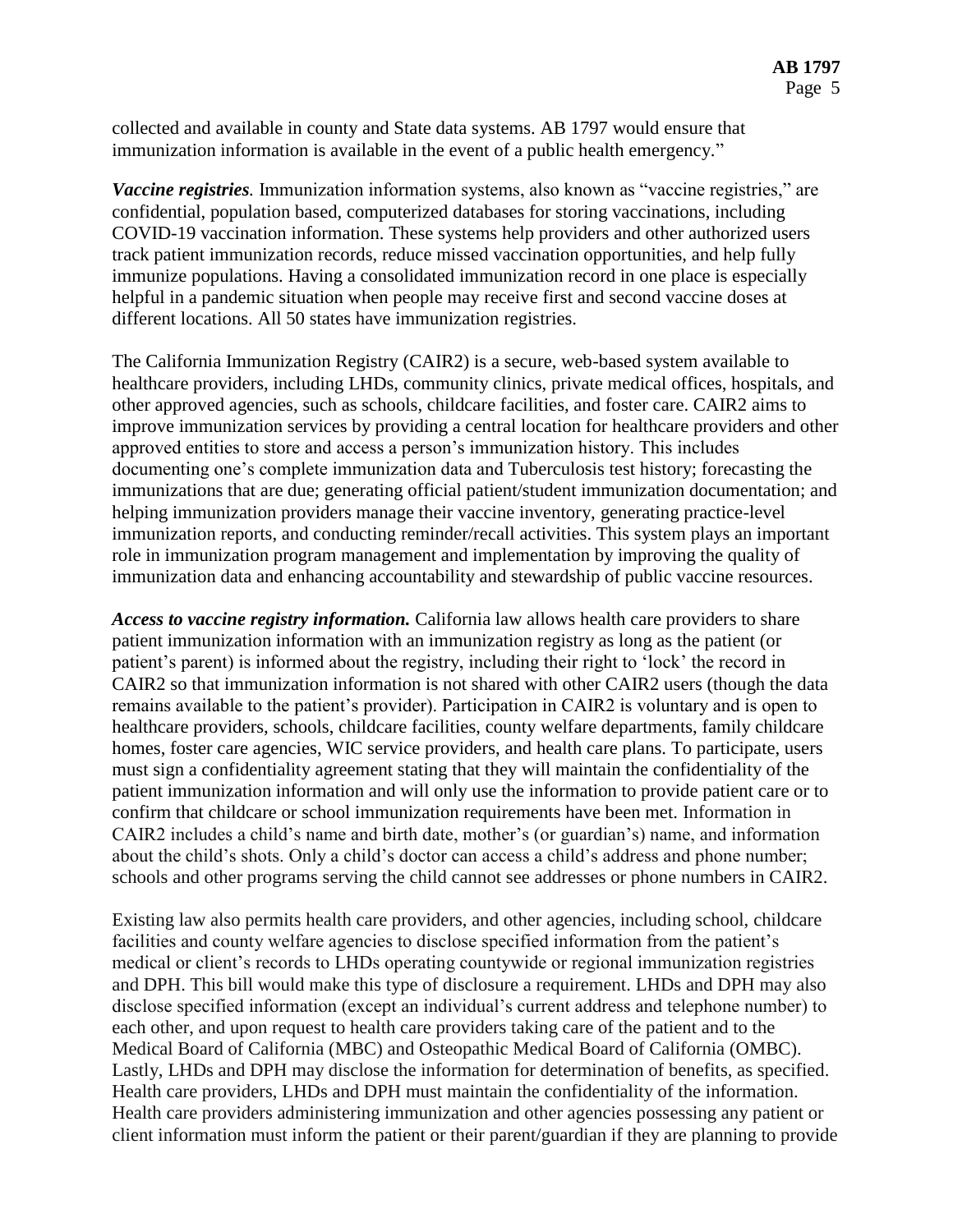patient/client information to an immunization system. A patient or the patient's parent/guardian may refuse to permit record sharing.

*Accessing immunization during a public health emergency.* This bill would authorize schools, childcare providers, and human services agencies to perform immunization status assessments of pupils, adults, and clients, to ensure health and safety during a public health emergency.

Public health emergencies can be declared at the federal, state, and local level. At the federal level, the Secretary of the Department of Health and Human Services (HHS) may, under section 319 of the Public Health Service Act, determine that either a disease or disorder presents a public health emergency; or that a public health emergency, including significant outbreaks of infectious disease or bioterrorist attacks.

At the state level, section 8558 of the Government Code, a "state of emergency" and "local emergency" includes conditions of disaster or extreme peril that affects the safety of individuals and includes conditions such as, but not limited to, air pollution, fire, flood, storm, epidemic, riot, drought, cyberterrorism, sudden and severe energy shortage, and plant or animal infestation or disease.

Health emergencies can also be established at the local level whenever a local director or health officer determines release or escape of an agent that is an immediate threat to the public health, such as any contagious, infectious, or communicable disease, chemical agent, noncommunicable biologic agent, toxin, or radioactive agent.

*Many schools in California closed for in-person instruction as a result of COVID-19.* On March 4, 2020, Governor Newsom proclaimed a State of Emergency in California as a result of the threat of the COVID-19 virus. An Executive Order (EO) issued on March 13, 2020 authorized, but did not require, local educational agencies (LEAs) to close schools for in-person instruction as a result of the threat of COVID-19. The state subsequently began using a colorcoded tiered system to determine when schools could reopen for in-person instruction. Except for LEAs located in the highest tier of virus spread, the decision regarding whether to close or reopen schools was left to each LEA, in consultation with local public health officials.

The vast majority of California public schools were closed for in-person instruction from March 2020 through the end of the 2019-20 school year, as well as for much of the 2020-21 school year. Students have largely returned to in-person instruction for the 2021-22 school yar.

*Children in California are required to have certain immunizations to attend school.* The Health and Safety Code prevents any private or public elementary or secondary school or childcare facility, from unconditionally admitting a child unless, they have been fully immunized against the following diseases: Diphtheria, Haemophilus influenzae type b, Measles, Mumps, Pertussis (whooping cough), Poliomyelitis, Rubella, Tetanus, Hepatitis B, Varicella (chickenpox), and any other disease deemed appropriate by the DPH, taking into consideration the recommendations of the Advisory Committee on Immunization Practices of the United States Department of Health and Human Services, the American Academy of Pediatrics, and the American Academy of Family Physicians. Certain exceptions apply, including a pupil who is enrolled in an independent study program who does not receive classroom instruction.

*Governor's vaccine mandate.* In October 2021, the Governor announced plans to add the COVID-19 vaccine to the list of vaccinations required to attend school in-person when the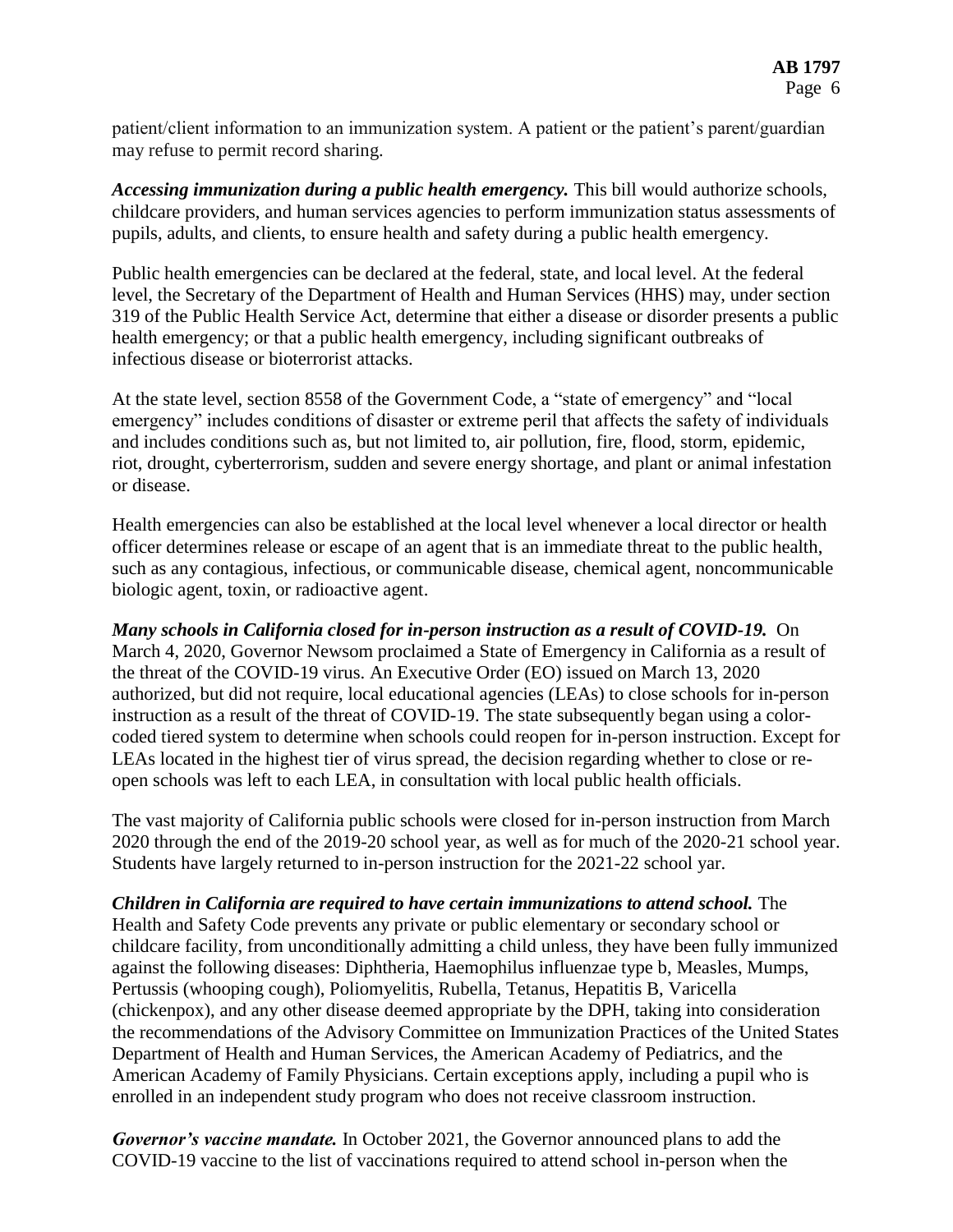vaccine receives full approval from the U.S. Food and Drug Administration (FDA) for middle and high school grades with the goal to implement as early as January 2022. In April 2022, the COVID-19 vaccine requirements for schools was delayed until the 2023-24 school year. The CDPH stated that "the state will not initiate the regulatory progress for a COVID-19 vaccine requirement for the 2022-2023 school year and as such, any vaccine requirements would not take effect until after full FDA approval and no sooner than July 1, 2023." According to the CDPH, delayed implementation of the COVID-19 vaccine mandate is due to the FDA not fully approving COVID-19 vaccines for individuals within the 7-12 grade span.

*Some California schools have implemented their own vaccine mandates.* The San Diego Unified School District and the Los Angeles Unified School District became some of the largest schools districts in the nation to mandate COVID-19 vaccination requirements. Approximately 40 other school districts across California have adopted similar policies regarding vaccine mandates, including the Oakland Unified School District and Sacramento City Unified School District. (CalMatters, 2022). Although several school districts have adopted policies around required COVID-19 vaccinations, many have delayed implementation including the Los Angeles Unified School District, the West Contra Costa Unified School District, and the Oakland Unified School District citing low vaccination rates, overwhelmed independent study programs, and a lack of full FDA approval. As the COVID-19 vaccine is not currently required for school attendance, schools are unable to perform immunization status assessments of their pupils using the CAIR2 system.

*Governor's Budget proposal.* The Governor's 2022-23 Budget proposes \$235.2 million and personnel for the CDPH to maintain and operate various technology platforms and applications necessary to support both COVID-19 response activities and other potential outbreaks, including the CAIR2 systems.

*Arguments in support.* ProtectUS states, "School closures have taken a huge mental health toll on students, teachers, and families throughout the COVID-19 pandemic. As the pandemic continues, it is imperative that we provide schools with the resources they need to remain open and safe. Currently, schools lack access to vital information regarding the vaccination needs of the students they serve. Without access to the existing California Immunization Registry, schools are unable to verify the vaccination status of students and identify who and where to target resources. This is especially concerning given the low vaccine rates amongst school-aged children eligible for the COVID-19 vaccine. As of February 2022, only a quarter of 5-11 year olds and less than two-thirds of 12- to 17-year-olds have been fully vaccinated in California. This is dangerously low, considering that experts estimate that we need 80-90% of the population immune to COVID-19 to reach herd immunity."

*Arguments in opposition.* Educate.Advocate. states, "Our families have concerns with the data breaching epidemic that plagues our world, our country as well as our state. These data breaches expose private records and state agencies have not been immune to this. Our families are not comfortable with these additional 'immunization status assessments' of those in schools, childcare facilities, family childcare homes as well as those who have services with county human services agencies with this information being inputted into a database that could easily be breached."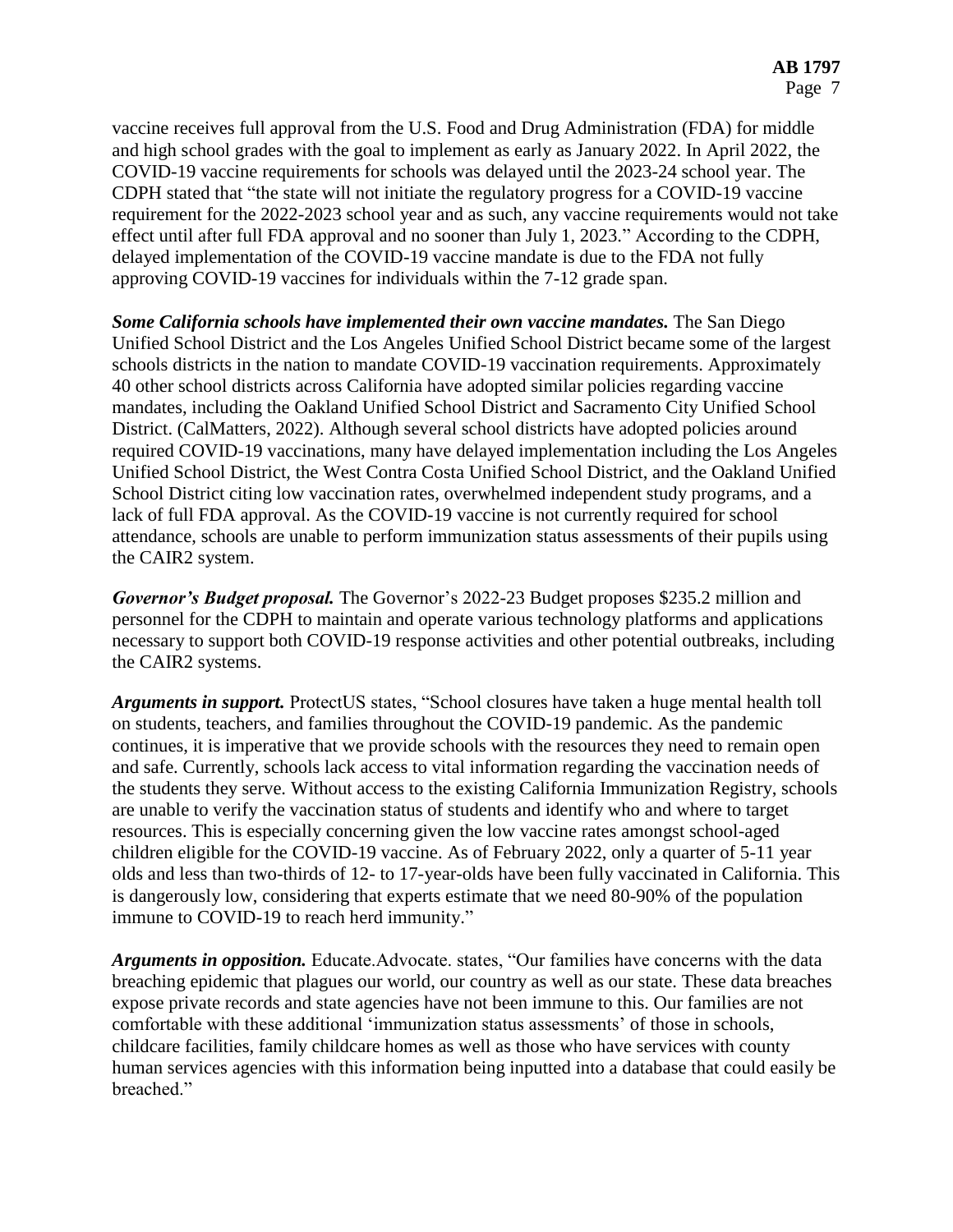## *Recommended Committee Amendments. Committee staff recommend that the bill be amended*  as follows:

- 1) The authorization for schools, childcare facilities, family childcare homes, and county human services agencies to perform immunization status assessments, in the event of a public health emergency, be limited in the following ways:
	- a) Applies only to the COVID-19 public health emergency;
	- b) In the case of schools, limits this provision to those with a governing board or body adopted policy mandating COVID-19 immunization for school attendance, and limits their use of the data to verifying immunization status for this purpose;
	- c) Adds a three-year sunset to this provision.

*Related legislation.* SB 871 (Pan) of the 2021-22 Session, among other provisions, would delete the requirement in current law that any immunization added to the list of mandatory immunizations for attendance at a school or childcare program added administratively, as deemed appropriate by the CDPH, allow for both medical and personal belief exemptions.

SB 1479 (Pan) of the 2021-22 Session would require the CDPH to continue administering COVID-19 testing programs in schools that are currently funded by federal resources and organized under the California COVID-19 Testing Task Force. Would require CDPH to administer testing programs for teachers, staff, and pupils that help schools reopen and keep them operating safely for in-person learning.

SB 866 (Wiener) of the 2021-22 Session would permit a minor 12 years of age or older to consent to a vaccine that is approved by the FDA and meets the recommendations of the Advisory Committee on Immunization Practices of the federal Centers for Disease Control and Prevention without the consent of the parent or guardian of the minor, and would authorize an authorized vaccine provider to administer the vaccines to the minor, as specified.

SB 277 (Pan), Chapter 35, Statutes of 2015, eliminates the personal belief exemption from the requirement that children receive specified vaccines for certain infectious diseases prior to being admitted to any public or private elementary or secondary school or day care center.

SB 2109 (Pan), Chapter 821, Statutes of 2012, requires, on and after January 1, 2014, a separate form prescribed by the CDPH to accompany a letter or affidavit to exempt a child from immunization requirements under existing law on the basis that an immunization is contrary to beliefs of the child's parent or guardian.

# **REGISTERED SUPPORT / OPPOSITION**:

# **Support**

California Immunization Coalition (co-sponsor) Protect US (co-sponsor) San Diego Unified School District (co-sponsor) American Academy of Pediatrics, California California Academy of Family Physicians